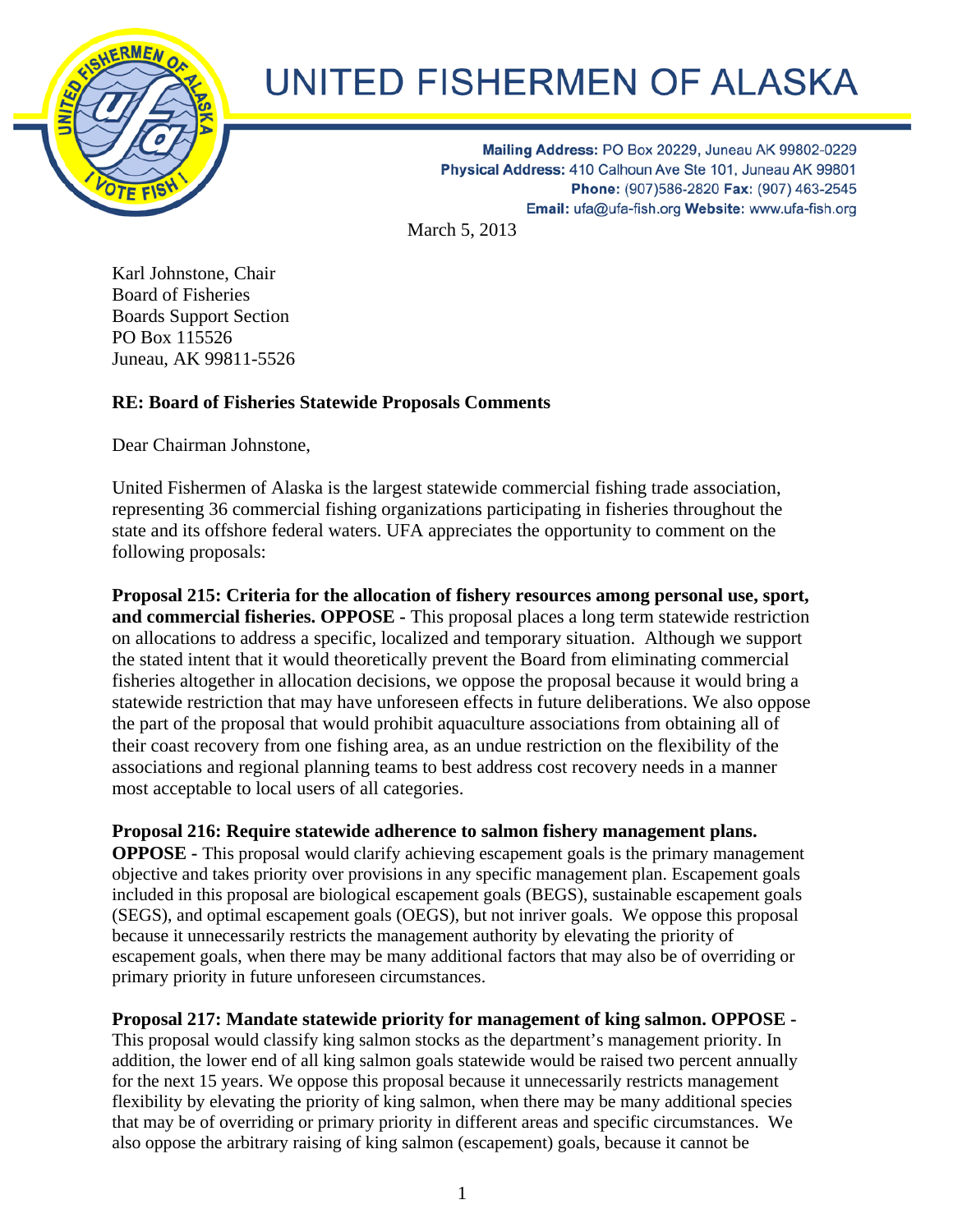expected to increase king salmon runs and would moslt likely arbitrarily cause future fishing closures for multiple user groups.

**Proposal 218: Establish a sustained escapement threshold (SET) for stocks listed as yield or management concern. OPPOSE -** This proposal would require that a sustained escapement threshold (SET) be established for any stock that is listed as a yield or management concern. The adoption of this proposal would create an immediate backlog of work by ADF&G to create SETs for all stocks that currently have yield or management concerns. In the current budget situation, such a requirement would be an unfunded mandate that would divert financial and manpower resources from other important functions of the department.

**Proposal 219: Define terms, including "maximum sustained yield", "optimum sustained yield", "sustained yield", and "mixed stock fishery". OPPOSE -** UFA Opposes this proposal to add redundant and potentially confusing definitions used in fishery management. We agree with ADF&G that definitions for technical fishery management terms, especially those used in salmon management, are currently found in regulation at 5 AAC 39.222(f) and therefore do not need to be repeated.

**Proposal 220: Allow groundfish registration by fax, telephone, or email. SUPPORT -** UFA supports this proposal would allow area registration in groundfish fisheries by fax, and we support the addition of email as suggested in the ADF&G comments. This would help affected fishermen by allowing currently accepted, verifiable forms of communication.

**Proposal 222: Require a CFEC permit holder to provide proof of identification when attempting to sell fish or at the request of a peace officer. SUPPORT -** UFA supports this proposal to align the regulation requiring a Commercial Fisheries Entry Commission (CFEC) permit holder to provide identification with similar regulations, with regard to penalties for an offense. We support the ability for the ID requirements to be treated as a strict liability offense rather than a misdemeanor, as is currently the only option.

**Proposal 223: Specify area registration requirements for salmon net fishing vessels. SUPPORT -** UFA supports this proposal to clarify that a salmon net fishing vessel may not have fished **"**during the current registration year**"** in a salmon net fishing area prior to reregistration in another area.

**Proposal 224: Revise EO announcement process to add email or fax as means of notification: SUPPORT -** supports this proposal to would allow emergency orders (EOs) and related announcements to be publicized on the department's website, add telephone message hotline, e-mail, and facsimile machine (fax) as a means of notification, and remove the obsolete reference to use of telegrams and commercial radio facilities. We appreciate this proposal to bring the E.O. announcements into alignment with current communications tools used by fishermen and the public.

**Proposal 225: Develop and require use of a statewide policy during consideration of permit stacking proposals. OPPOSE -** This proposal would require development of a framework for examining future proposals related to permit stacking. The Board already has the ability to request additional information on a permit stacking proposal through the restructuring process. We oppose this concept of pre-determined constraints on future Board of Fisheries' flexibility in addressing the future management needs in commercial fisheries.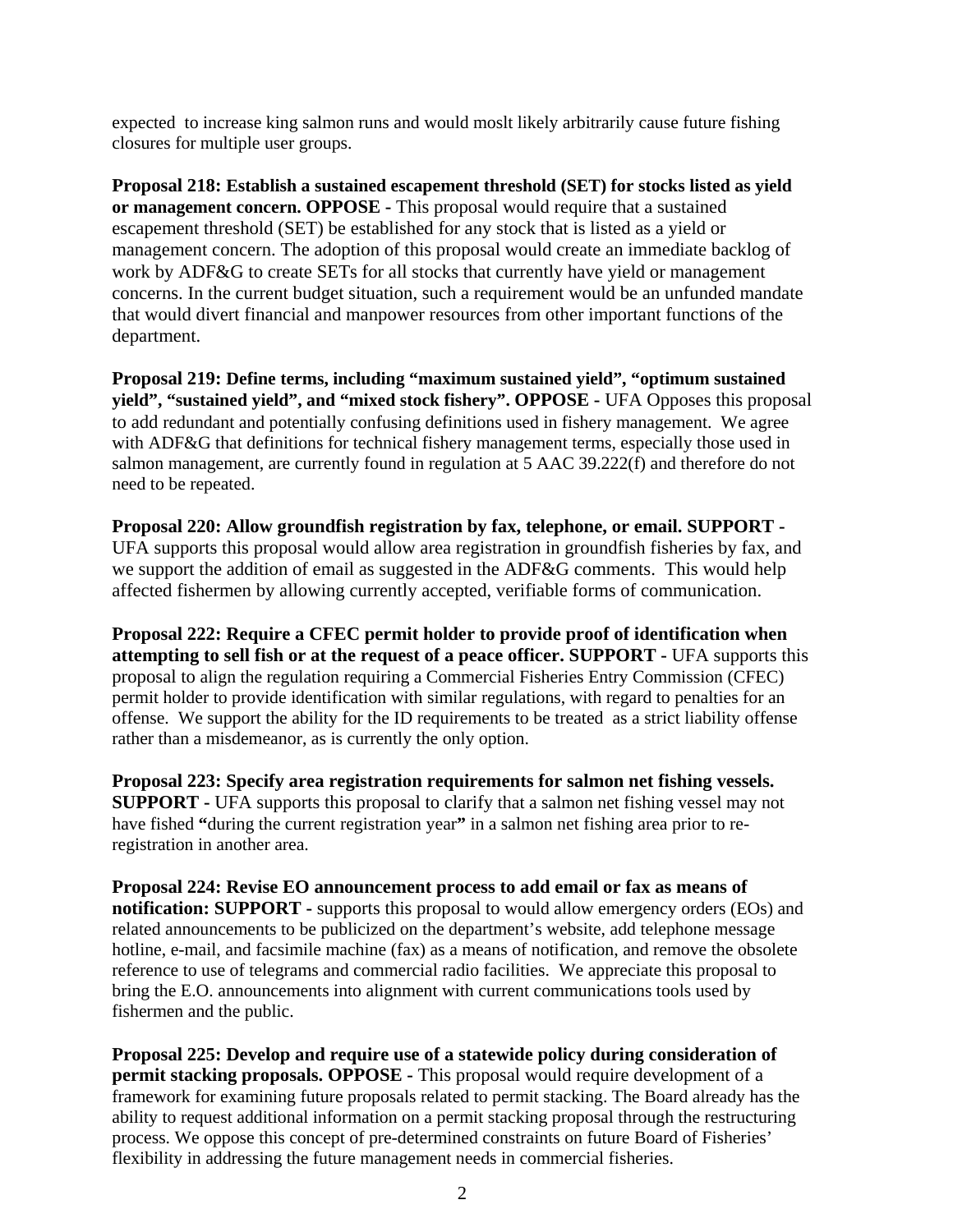**Proposal 236: Establish allocation criteria with assigned point values to a user group as part of a weighted system when making allocation decisions among user groups in salmon fisheries. OPPOSE -** This proposal would require the Alaska Board of Fisheries (board) to assign a point value to allocation criteria to be awarded to user groups when considering allocation. We oppose this proposal as an arbitrary constraint on the Board's flexibility in allocation decisions. Such a point system would impose a numerical system on the fisheries decisions that are often subjective matters. The numeric modeling of the complicated and myriad factors involved in decisions on resource allocations can be expected to fall far short of the ability and judgment of well-qualified, fair-minded Board of Fisheries members who are open to the broad range of input from Alaskans on fishery matters.

**Proposal 243: Modify the addition of Pacific herring in the forage fish management plan. OPPOSE -** UFA opposes the addition of herring to the Forage Fish management Plan, because we feel this would create a conflict between the 1999 Forage Fish management plan's prohibition of the commercial taking of forage fish and the longstanding commercial fisheries on herring, which have been operating with prudent management while sustaining populations of herring in the areas fished. According to ADF&G comments, "…Pacific herring were intentionally omitted from the Forage Fish Management Plan when it was adopted because ongoing herring fisheries were already regulated to provide for sustainable and beneficial uses under the provisions of Chapter 27. The plan prohibits the commercial taking of forage fish, except as provided in regulatory chapters 5 AAC 03–5 AAC 39. The Forage Fish Management Plan was developed for the purpose of preventing development of new directed fisheries on the forage fishes listed…" Proposal 243 is inconsistent with the purpose of the plan, in its recognition of longstanding herring fisheries, and is an invitation for future attempts to eliminate these fisheries and the associated benefits to the participants, communities, and public consumers.

**Proposal 247: Modify closed waters in the Tsiu River for the Yakutat salmon fishery. OPPOSE -** This proposal is a board generated proposal created from an Agenda Change Request (ACR) that the Board itself voted down at it's Fall 2012 worksession, and which was a re-hash of a proposal from the Southeast finfish meeting in 2012. We object first and formost due to our desire for reasonable public process that respects the need by all users for an orderly system of allocation and management, with respect for the three-year Board of Fisheries process that should be expected in the absence of real and unforseen resource-based emergencies. While some participants are able to attend multiple Board of Fisheries meetings in a short period of time to continuously rehash opportunities for allocations away from other users, this is an unnecessary and over-burdensome drain on the limited financial resources of this fishery's participants.

This proposal is strictly about re-allocation to take away opportunity from longtime participants, as the Tsui has met the escapement goals for 37 out of 38 years and the request is for spatial separation between sport and commercial users. We opposed this as an ACR because we did not see a fishery conservation concern, there is not an error in regulation, and we do not feel there is an effect on a fishery that was unforseen when current regulations were adopted. We opposed it in the 2012 regular Board of Fisheries cycle as an arbitrary closure of longstanding setnet fisheries. In the absence of a conservation concern and with the remote rural demographic, the affected commercial fishery participants should not be expected to bear the costs of participation of this re-hashing of this proposal in a year, and outside of the normal Board cycle.